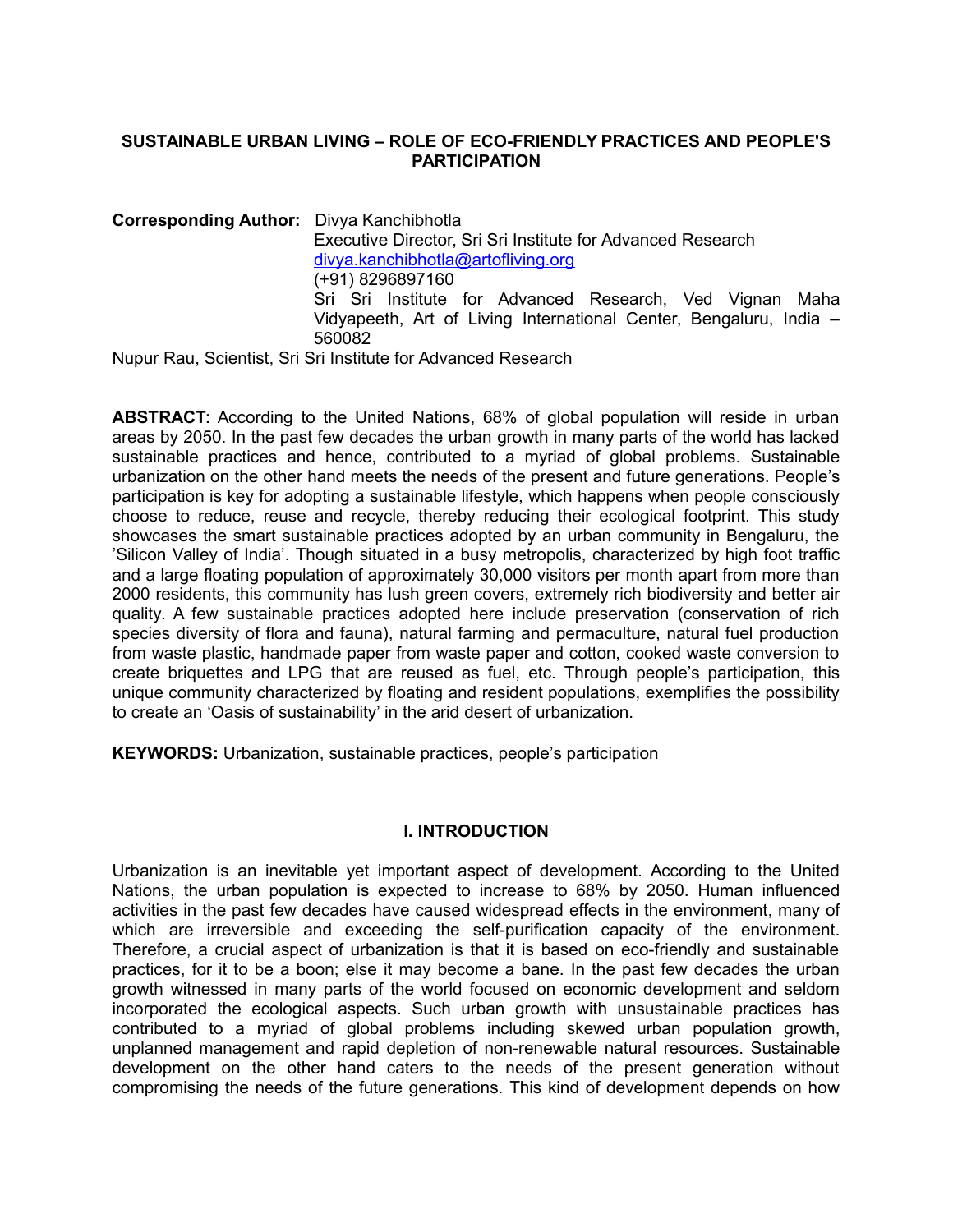well urban growth is managed, especially in nations where the phenomenon of urbanization is taking place at a rapid pace.

This study showcases the smart sustainable practices adopted by an urban community right in the heart of one of the biggest metropolises in India – Bengaluru. This IT hub popularly known as the 'Silicon Valley of India" has an urban population of 12.34 million (2017). This population explosion and increase in pollution has led to deterioration of environment. Though situated in a busy metropolis and characterized by high foot traffic and a large floating population of approximately 30,000 visitors per month apart from more than 2000 residents, this community has lush green covers, extremely rich biodiversity and better air quality.

Some of the key sustainable practices followed include conversion of waste plastic into fuel, waste paper and cotton for making handmade paper, compost production from uncooked vegetable waste, cooked food waste to 'Biogas', solar energy, rainwater harvesting to recharge ground water, use of recycled water from sewage treatment plant for gardening, natural farming and Permaculture as sustainable agricultural practices. Such practices are scalable and replicable owing to their sustainable nature. Through this it is possible to create an 'Oasis of sustainability' in the arid desert of urbanization.

## **APPROACH TO THE ENVIRONMENT**

From being a barren land to a lush green lung space, the Art of Living International Center in Bengaluru, has come a long way in terms of being an environmentally sustainable model worth emulating. The Center could well be termed as a 'Mega Permaculture Site' – nothing goes waste as produce from one process is used as raw material for another process. (The Art of Living International Center – A case study in sustainability) (Sustainable Campus - Art of Living).

The Art of Living International Center is located on the Old Mysore-Kanakapura Road. Spread over 65 acres, it was once a barren land that is now a haven for flowering foliage spread along winding paths, a peaceful lake and the exquisitely beautiful buildings. The centre has 81 departments that are volunteer driven. Various programs ranging from 3-45 days, both residential and non-residential are conducted throughout the year. The uniqueness of the community is that it is characterized by high foot traffic and floating population apart from a residential community.

People are now aware and accepting of the benefits of embracing a more sustainable and ecofriendly lifestyle. An underlying factor as Rau et al. (Rau, et al. 2018) report is how practicing ancient breathing techniques like the Sudarshan Kriya Yoga (SKY™) and associated meditation techniques make people more connected and sensitive to nature. The uniqueness of the community is that it is characterized by high foot traffic, has a high proportion of floating population apart from a residential community, and still able to maintain eco-friendly practices in a sustainable manner.. Such practices are scalable and replicable owing to their sustainable nature.

# **II. PROPOSED METHODOLOGY**

The data presented in the study was collected by documentation of the various eco-friendly processes followed by the departments and by in person interviews with the management and staff. The methodology reported in this study is based on the processes followed by different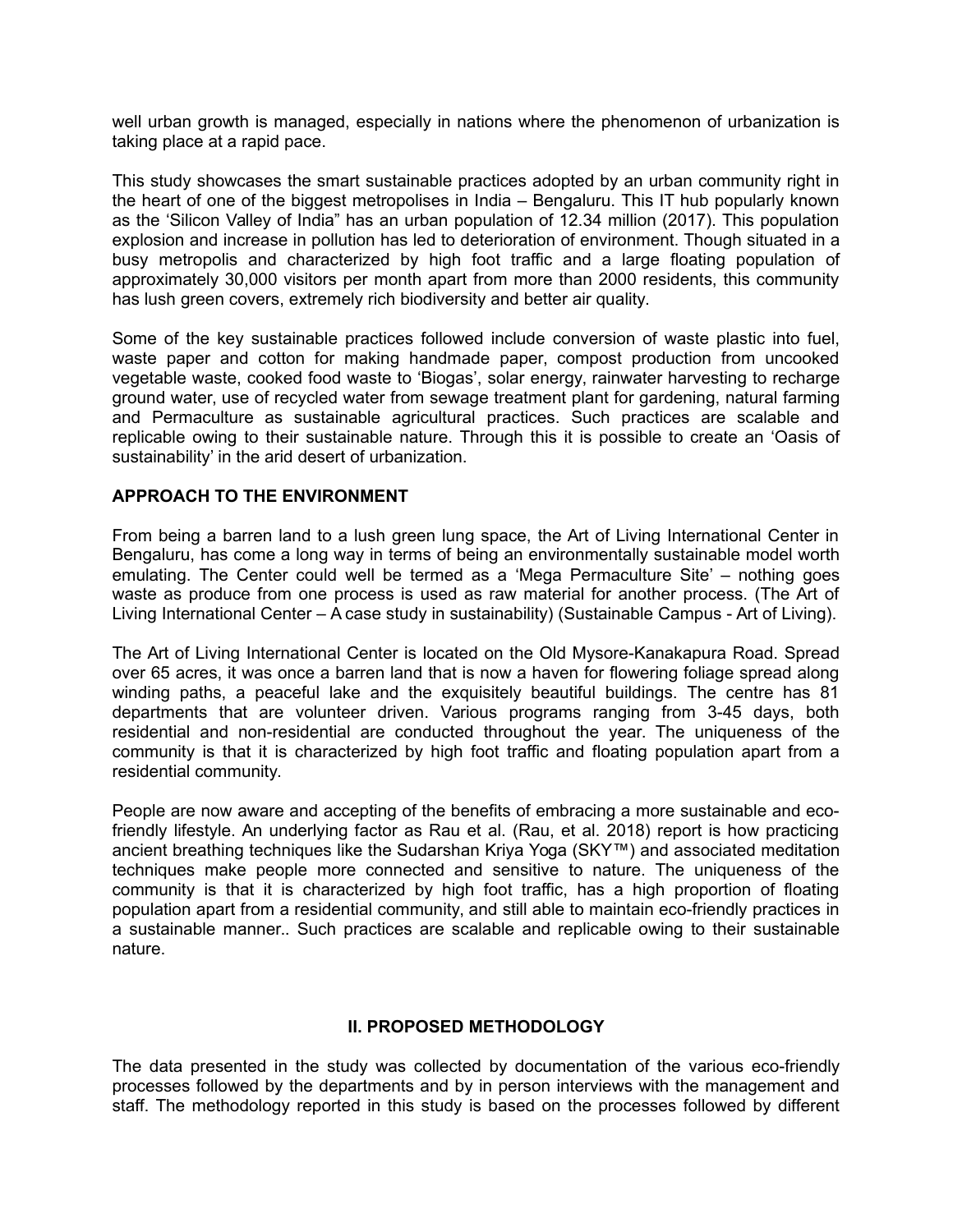departments as mentioned in the subsequent sections below. Excerpts from one-on-one interviews have also been incorporated in this study.

## **Production –**

**Agriculture activities** – As mentioned earlier, the Art of Living has given prime importance to protection of the environment. We are well aware of the environmental degradation across the world mainly due to the intensification of agricultural activities involving use of increased rates of chemical pesticides and fertilizers that are not only polluting the soil and groundwater sources, but also affecting ecosystem services such as natural pest control, pollination, nutrient cycling and the food chain on the whole. It is now time to go in for agricultural practices such as natural farming and permaculture that grow crops in accordance with nature, on a very large scale. This is feasible with widespread awareness campaigns for farmers and civil society. We also need to clear the misconception that crop yields are low when grown using the principles of natural farming.1, 50,000 kg quantity vegetables are produced on a monthly basis.

**Natural/Organic farming** – As one takes the narrow bypass lined with coconut palms replete with tender coconuts, from the International Center's main reception leading to the Cafè, one can see the earth freshly ploughed, naturally fertilized with cow dung and elsewhere some fresh vegetable produce ready for harvest – this is just the tip of the natural farming lands under cultivation at the Center.

During festive seasons, where requirement for vegetables is approximately 3 lakh kilograms, much of the produce is supplied in-house and that which is purchased, is from farmers who practice natural and organic farming.

**Permaculture (Permanent Agriculture)** – Growing food in accordance with nature.

What was once a barren six-acre rocky piece of land is now a full-fledged permaculture site. Designed based on the three-ethics and 12-design principles of permaculture, this piece of land abounds with vegetation and many bird species.

**Waste Management –** 100% waste management: All waste is segregated into dry and wet waste – To segregate waste at the source, separate bins have been put up for dry and wet waste in the entire campus that are collected on a daily basis. Garbage from nearby villages is also collected and brought to the Waste Management Plant near the Art of Living International Center. The waste plastic is converted in to fuel, paper in to handmade paper, metal scrap is sold-off, uncooked vegetable waste is sent to be used as manure in the Permaculture farm and food waste is used in the generation of biogas.

**Waste plastic is converted into fuel** – Plastic is gold if you have a full-blown pyrolysis plant that converts plastic into fuel. The Biourja plant that is functional since 13 May 2015, uses the process of Pyrolysis (decomposing at high temperature in an inert atmosphere) to convert waste plastic into industrial grade crude oil (fuel). This is subjected to distillation to yield Pyrolysis oil which is used for the boilers of the kitchen as well as running generators in the International Center. Apart from this, part of the crude oil is also used to run the plastic-to-fuel plant.

**Waste paper mixed with waste cotton is recycled into handmade paper** – Another interesting machine in the vast serene campus is the papermaking machine. Waste paper and cotton are converted into handmade paper. This is used to make stationary for several departments in the campus.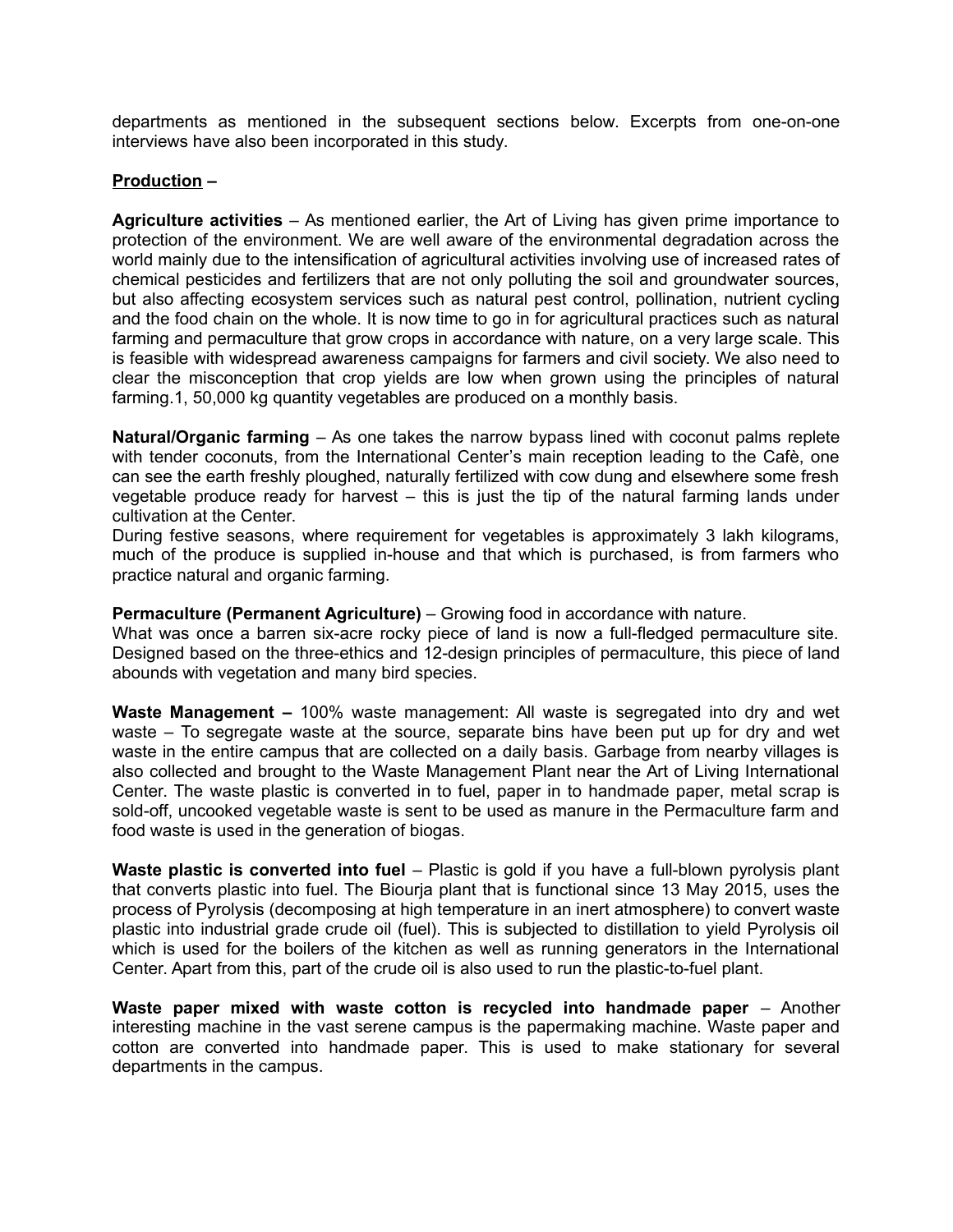**Food waste is converted into fuel** – Although there are practices in place to reduce the wastage, the food waste is used for a better purpose. The 1 ton capacity biogas plant converts the food waste mixed with cow dung into cooking gas for the kitchen. When the plant is run to full capacity of 1 ton, 70 kg biogas is produced that is used to light the burners in the kitchen.

**Dry and green waste is turned into black gold – All the uncooked food waste from the** Center's kitchen is turned into compost at the permaculture site. The compost is used in the agricultural activities of the center.

**Cow dung is used to grow food and generate energy** – The uniqueness of this gaushala which houses hundreds of cows is that they are indigenous Indian cows. The cow dung is used to make fertilizers for the center's agricultural activities and in the gobar gas generator to produce energy for the gaushala.

## **Clean Energy:**

**Solar energy** – In this vast center where countless visitors arrive to take a deep dive into the silent corner of their heart, the energy needs are high too. These needs are also taken care of in the most sustainable manner. The several residential blocks are provided with solar energy. The Center has an ambitious plan to harness wind energy too in the future. Art of Living launched the International Interfaith Solar Alliance (IISA) during the World Culture Festival (WCF) in March 2016, to extend support to the International Solar Alliance.

**Fuel from environmentally friendly briquettes used in kitchen boilers** – The Center's kitchen uses steam generated from boilers using fuel in the form of environmentally friendly briquettes made from sawdust, groundnut and coffee shells.

**Sustainable kitchen** – 105 tons of fruits and vegetables are consumed during the lean season and 165 tons during the peak season (annual festivals of Navaratri and Shivaratri). During the lean season when average number of people is around 15169, 105 tons of vegetables and fruits are used which goes upto 165 tons during the peak season when the number of people is around 22,000. During some events the number of people touches 1 lakh.

### **Water Management**

Rainwater harvesting – Rainwater run-off is efficiently harvested, based on 'tap-it-where-it-falls'.

**Sewage Treatment Plant** – There are nine Sewage Treatment Plants (STPs) in and around the Art of Living International Center at various locations. The total treatment capacity is 18 lakh liters per day.

**Biodiversity** – The Art of Living International Center that now looks like a forested area was once a barren piece of land. It forms an excellent case study of using native plant species to restore a rocky terrain into a mini ecosystem. Due to the growth of vegetation, water levels have also risen in the ground and a host of birds, butterflies, reptiles and small mammals have also been found here. Someone rightly said referring to this beautiful campus that, "not only humans, but life grows here"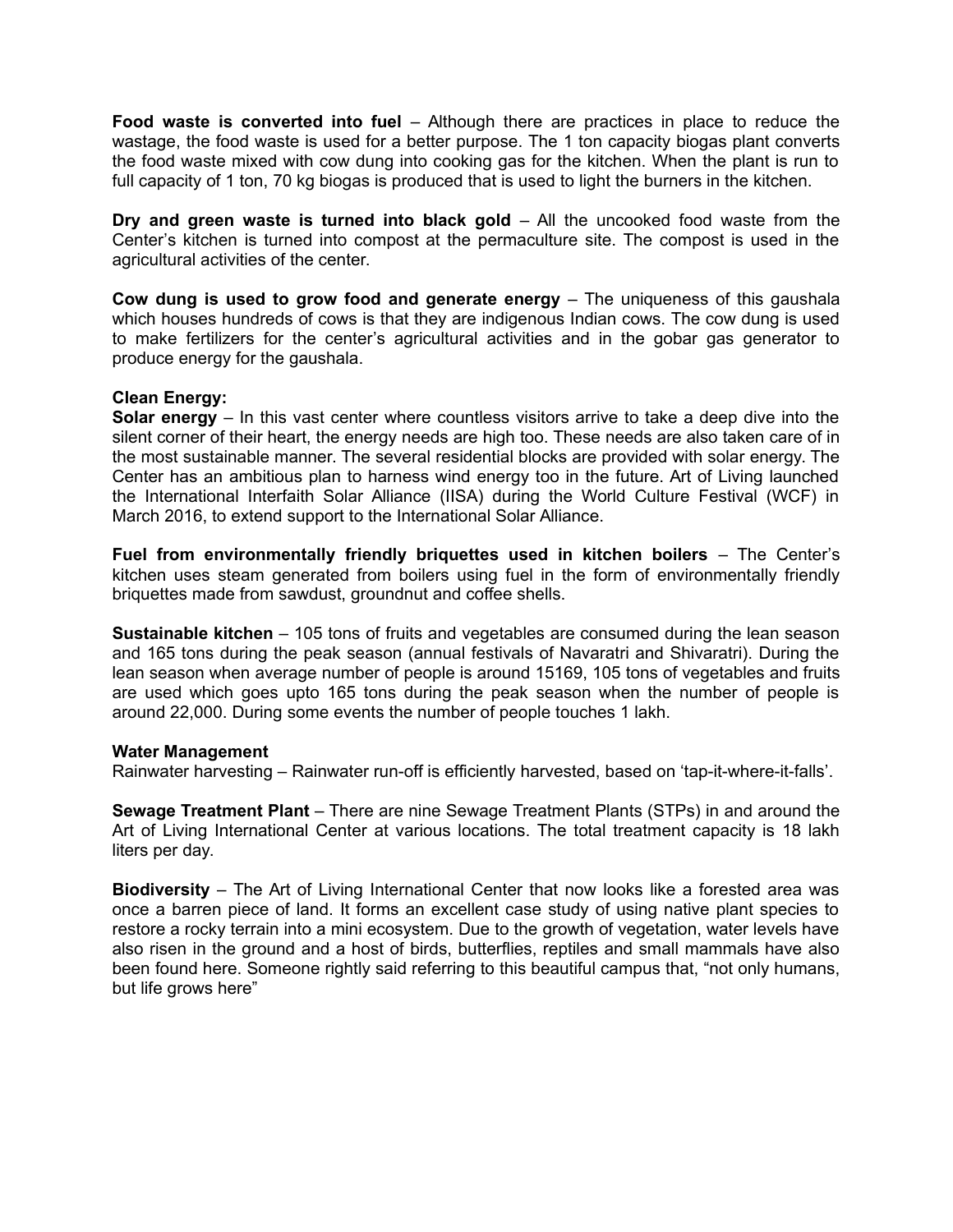# **III. DISCUSSION**

### **Impact of our Sustainable Initiatives in Reducing the Ecological Footprint**

The Art of Living International Center is characterized by resident as well as floating population. Even with a high footfall round the year, the Center has adopted and incorporated sustainable living choices, right from the lush green cover to recycling and reuse of sewage water.

When every aspect of human life including food consumption and developmental activities are aligned in accordance with the environment, the resulting ecological footprint (measure of the ecological assets that a given population requires to produce the natural resources it consumes) would represent meeting everyone's need at present without compromising needs of future generations.

Like in this study where people's participation in creating sustainable communities has been touched-upon, Raufirad et al., 2017 too stressed on the importance of Local People's Participation (LPP) in successful Sustainable Natural Resource Management (SNRM) in Central Iran.

### **Biodiversity**

The biodiversity at the Art of Living International Center comprises both flora and fauna. Over a period of 35 years, the once barren land has blossomed in to a natural as well as a nurtured landscape.

**Permaculture** can be defined as 'Consciously designed landscapes which mimic the patterns and relationships found in nature, while yielding an abundance of food, fiber and energy for provision of local needs' (Bill Mollison, 1979).

Agricultural practices based on living a life without polluting the air, water and earth, are what help meet the expectations of the principles of permaculture. This was exactly how agriculture was practiced by the Indians in ancient times – respecting nature and well in accordance with her – Rishi-Krishi (pure farming).

Permaculture is emerging as a system of food-production that can not only help us grow chemical-free food, but also save the planet from further degradation by addressing concerns of soil (and topsoil) health, water-availability, ecological problems, and climate change.

This system of agriculture was pioneered by co-workers Bill Morrison and David Holmgren in the 1970s in Australia. It was conceived at a time when we were just beginning to recognise that our local actions could have a far greater impact on the biosphere than those which we had originally intended (Bambrey, 2006). There are **three ethics** and **twelve design principles** of Permaculture as elucidated by Bill Mollison (1979).

Designing a permaculture farm involves bringing maximum benefits to both humans and to ecology and draws from allied fields like organic farming, integrated farming, agro-forestry and so on. Permaculture opens an individual to new realms and makes one realize that it is the need of the hour because it brings ecology and agriculture together, but with a different approach than natural farming or organic farming.

A hard-hitting fact was given by Bambrey (2006) who said, "If agriculture fails, civilization falls! That is why a permanent/sustainable agriculture is of paramount importance." What makes Permaculture sustainable is that it operates in a 'closed system' where the wastes output from one part of the system are used as inputs for other parts of the designed system.

**Energy consumption** by humans has escalated manifold globally due to urbanization and industrialization. Most of these energy demands are dependent on the non-renewable sources that are limited in nature. Their exploitation not only affects their availability but also negative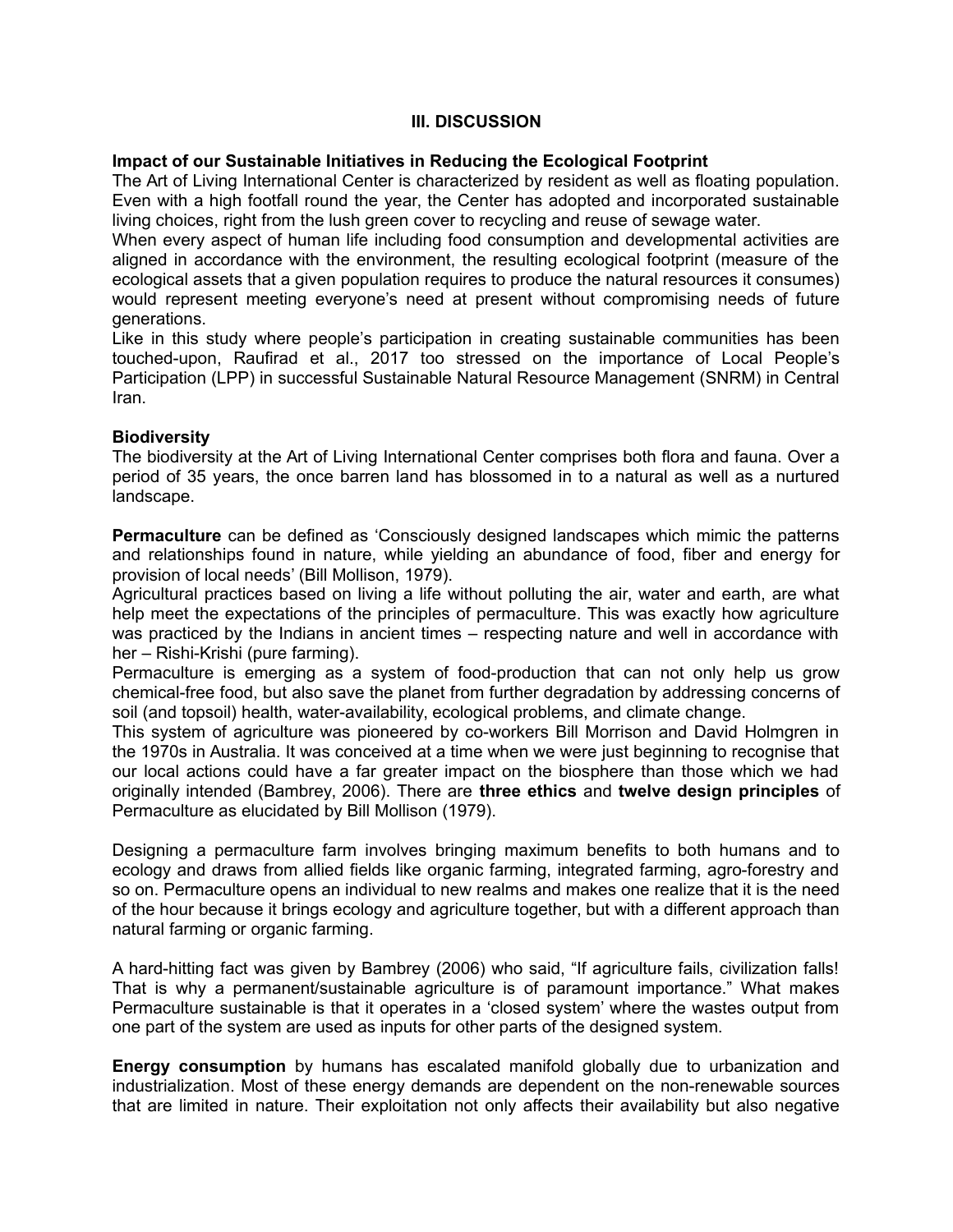impacts the climate (Zafar, et al. 2018). Turning to renewable sources of energy like solar and wind is thus gaining momentum. But to make this sustainable, is the need of the hour. In addition to this, tapping into the renewable energy sources on a large scale will help mitigate climate change as well as be sustainable for the present and future generations (Owusu and Asumadu-Sarkodie, 2016). Apart from this converting waste into fuel has also come into use.

**Waste Management** – Waste is a global issue. If not properly dealt with, waste poses a threat to public health and the environment (UNEP, 2015).

According to the United Nations Statistics Division, waste management charac+-terizes activities which not only include collection, transportation, treatment and disposal of wastes but also controlling, monitoring and regulation of production, collection, transport, treatment and disposal of waste along with prevention of waste through modification, reuse and recycling (Dondapati, et al. 2018). In various states and Union Territories of the Indian sub-continent, the amount of solid waste generated has increased manifold (Sharma and Jain 2019). With special reference to the state of Karnataka (where the Art of Living International Center is situated), the waste generated has increased and so has the amount of waste collected.

## **Solid waste**

Solid waste also known as Municipal Solid Waste (MSW) is a major concern due to increased waste generation owing to rapid urbanization and industrialization, population growth and lifestyles changes. MSW primarily comprises of waste from households, offices, hotels, shopping complexes, institutions, and from municipal services such as street cleaning and maintenance of recreational areas (UNEP 2017). Unlike in this study where solid waste is segregated at the source, Dondapati, et al. 2018 reported the segregation of 200-250 kg per day of solid waste at the dumpsite.

### **Food waste**

A staggering 30 to 50 percent of the food produced annually for global human consumption goes waste (FAO, 2011; IMG, 2013). Infrastructure of urban food consumption and waste in Indonesia talks about how at a national level the social element of food waste pays a crucial role (Soma, 2018).

### **Waste plastic to fuel**

The global plastics industry began in 1907 with the production of Bakelite, the first synthetic plastic. The production of plastics increased nearly 200-fold to 381 million tons in 2015 (Ritchie and Roser, 2018).

The use of plastic has become a part and parcel of everyday life. From packing food to disposing garbage, the use polythene bags have seen an unprecedented increase over the past decade. It is alarming to note that 5 trillion plastic bags would be consumed this year (The World Counts, 2019).Only nine per cent of the nine billion tonnes of plastic the world has ever produced has been recycled (UNEP, 2018). In order to reduce the plastic waste load on landfills, the Art of Living International Center has solid waste management practices in place. Fuel production from waste plastic has been reviewed (Wong et al., 2015; Miandad et al., 2016; Kalargaris et al., 2017).

The UNEP (2018) also states that by 2050 there will be about 12 billion tons of plastic litter in landfills and the natural environment.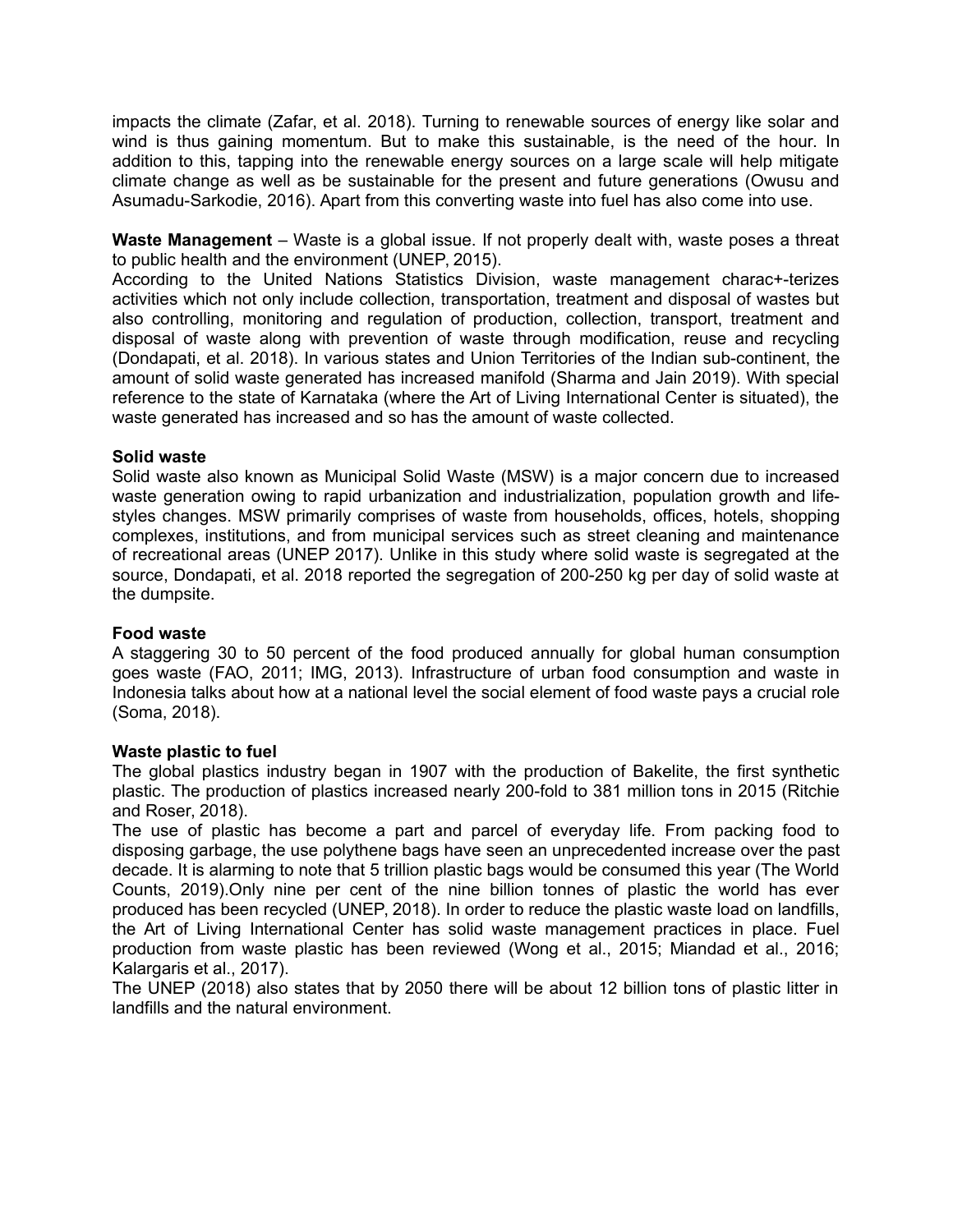## **IV. RESULTS**

#### **Biodiversity**

Apart from the floral and faunal diversity that has been documented, 28 varieties of snakes and some rare plants of medicinal value have also been reported to be growing here. 146 varieties of plants, 8 types of bees, 102 types of butterflies and 69 varieties of birds are found on the campus.



### **Permaculture**

The Permaculture Farm at the AOL International Centre is ever busy with activity and has a stream of course participants and visitors from far and near. A one-day interactive course is conducted on a regular basis where one gets to learn transformational facts about not just permaculture, but also about the Green and the White Revolutions, about the importance of use of native Indian cows in agriculture, and a host of important facts about life, earth, and life on earth.

The varieties of flowers, fruits and vegetables and green leaves cultivated in our Permaculture farm and supplied to the Center's kitchen and also made available for sale at our Organic store are listed in the table below.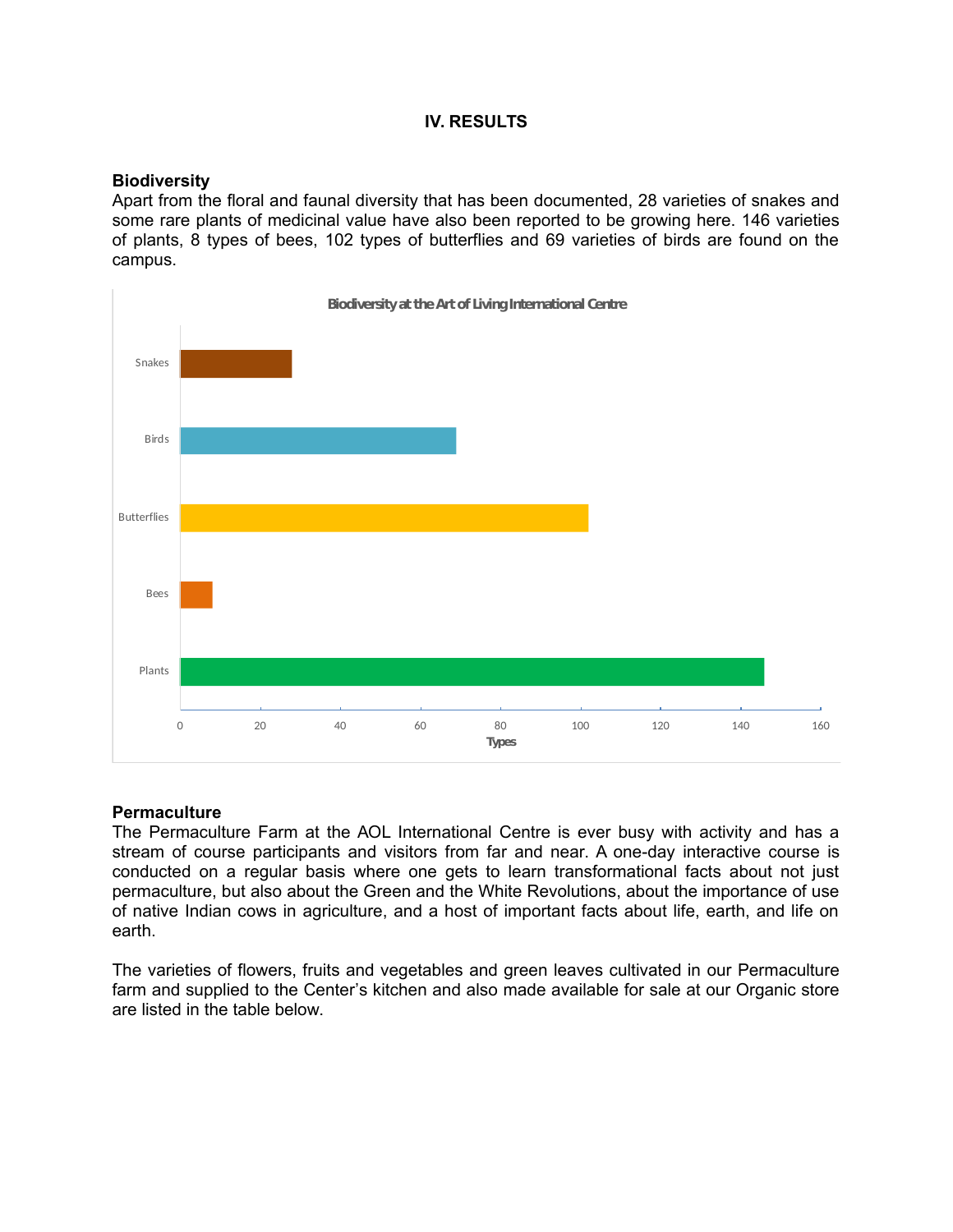| Category               | <b>Botanicalname</b>                | <b>Common name</b>     |
|------------------------|-------------------------------------|------------------------|
| <b>Flowers</b>         | Tagetuspatula                       | Marigold               |
|                        |                                     | Other flowering plants |
| Fruits                 | Musa spp.                           | Banana                 |
|                        | Mangiferaindica                     | Mango                  |
|                        | Punicagranatum                      | Pomegranate            |
|                        | Carica papaya                       | Papaya                 |
|                        | Passiflora edulis                   | <b>Passion fruit</b>   |
| <b>Vegetables</b>      | Raphanusraphanistrumsubsp. sativus  | Radish                 |
|                        | Momordicacarantia                   | Bitter gourd           |
|                        | Luffa acutangula                    | Ridge gourd            |
|                        | Lagenariasiceraria                  | Bottle gourd           |
|                        | Cucurbita moschata                  | Sweet pumpkin          |
|                        | Benincasahispida                    | White pumpkin          |
|                        | Emblica officinalis                 | Indian goose berry     |
|                        | Phaseolus vulgaris                  | French beans           |
|                        | <i><b>Abelmoschusesculentus</b></i> | 0kra                   |
|                        | Solanum lycopersicum                | Tomato                 |
|                        | Solanumlycopersicumvar.cerasiforme  | <b>Cherry Tomato</b>   |
|                        | Murrayakoenigii                     | Curry leaf             |
|                        | Coriandrum sativum                  | Coriander              |
|                        | Mentha spicata                      | Mint                   |
|                        | Saccharumofficinarum                | Sugarcane              |
|                        | Zea mays                            | Maize                  |
|                        | Averrhoa carambola                  | <b>Star Fruit</b>      |
|                        | Ipomoea batatas                     | Sweet potato           |
|                        | Zingiberofficinale                  | Ginger                 |
|                        | Curcuma longa                       | Turmeric               |
|                        | Capsicum annuum                     | Green chillies         |
|                        | Citrus limon                        | Lemon                  |
| Green leafy vegetables | Amaranthus retroflexus              | Common amaranth        |
|                        | Spinacia oleracea                   | Spinach                |
|                        | Trigonellafoenum-graceum            | Fenugreek              |
|                        | Lactuca sativa                      | Lettuce                |
|                        | Erucavesicariasp. sativa            | Rocket leaf            |
| <b>Medicinal</b>       | Aloe vera                           | Aloe                   |
|                        | Trachyspermumammi                   | Carom                  |

Varieties of flowers, fruits, vegetables and green leaves grown at the Art of Living Permaculture farm

Apart from the plants cultivated here, there are many plants of medicinal value that grow wildly. There are 22 different types of rare bird species that were found in the Permaculture farm. This form of agriculture also lays emphasis on the importance of recharging groundwater. This has become the guiding principle in the management of and plans for the farm. The water level has risen to unprecedented levels. More importantly, whatever is grown here is local, natural, and healthy, for humans as well as for nature and as per the sustainability norms of permaculture. The best thing about this form of agriculture is that it can be implemented across the globe given that people need to grow their food largely according to their climate and their environment.

### **Sewage Treatment Plant (STP)**

The first Sewage Treatment Plant (STP) was functional in the year 2006. A total of 7-8 lakh liter/day domestic sewage is treated. But this quantity goes up during the annual large gatherings when lakhs of people visit the International Center. The Moving Bed Bio-film Reactor